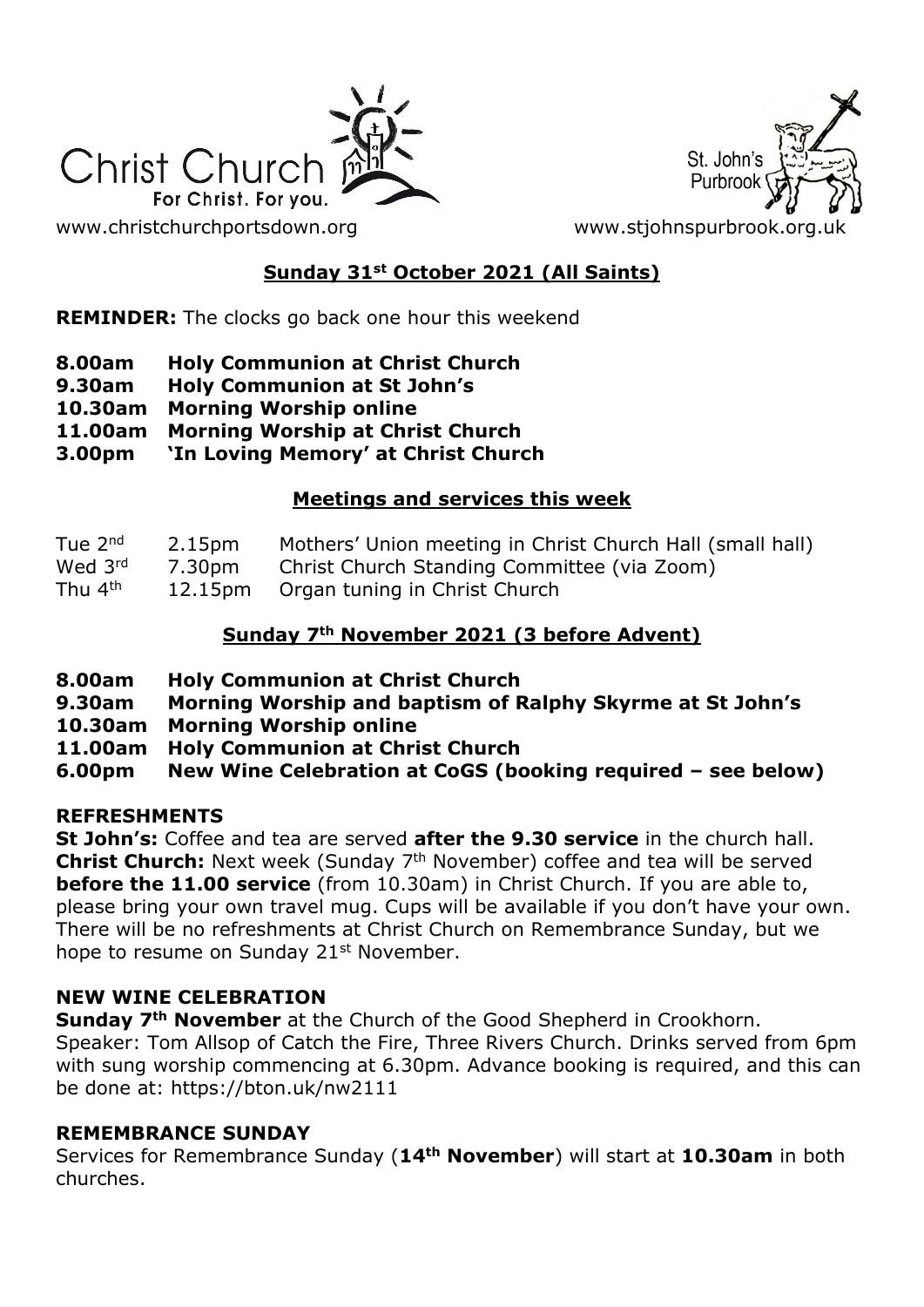## **TEARFUND BIG QUIZ 2021**

#### **Saturday 20th November** 7.00 pm

Simon and Elizabeth Mitchell will once again be running the Tearfund big quiz night and would love as many of you as possible to join in. This year the intention is to run it in the Christ Church church building. Our aim is to have a fun social evening as well as raising money for Tearfund. If you would like to take part, please get in touch at simon@wardmitchell.co.uk . More details in October's Portsdown & Purbrook Post and on the Christ Church website.

### **ADVENT @CHRIST CHURCH**

**Saturday 4th December** 1 till 3pm. Please bring your family, friends and neighbours for a relaxed social afternoon. Entertainment including the Pompey Pluckers and Gospel Road Community Choir; Refreshments and lots to do and make in the Children's Corner. We need contributions please for the Christmas Raffle and a Tombola stall. All items must be new and within date at Christmas. **Also needed: baskets for hampers** (in good condition please). Please bring to any service at Christ Church and give to Karina Golledge or Sheila Gill. Please do not leave anything at the back of the church. We look forward to seeing you.

### **FLORENCE AND THE MERMAID'S TEARS**

A mini-musical around themes of climate concern is touring local churches. Entrance free but booking required. See portsmouth.anglican.org/environment/florencemusical/

### **CLEANING AT ST JOHN'S**

Could you go on the rota to clean St John's Church so that it is ready for our services? Speak to Kim Clayton for more information.

#### **MATT GROVE**

Revd Matt is on leave, returning to duty on Monday 8<sup>th</sup> November.

| <b>CONTACTS</b>     |                                            |  |  |
|---------------------|--------------------------------------------|--|--|
| <b>Vicar</b>        | Revd Andy Wilson (day off Monday)          |  |  |
|                     | vicar@christchurchportsdown.org            |  |  |
|                     | purbrookvicar@gmail.com                    |  |  |
| Curate              | Revd Matt Grove (day off Saturday)         |  |  |
|                     | matt.grove@christchurchportsdown.org       |  |  |
| Churchwarden        | <b>Stephen Anderson</b>                    |  |  |
| <b>CCP</b>          | stephen.anderson@christchurchportsdown.org |  |  |
| Churchwarden        | <b>Karina Golledge</b>                     |  |  |
| <b>CCP</b>          | thegolledges@btinternet.com                |  |  |
| Churchwarden        | <b>Bill Jeffery</b>                        |  |  |
| <b>SJP</b>          | purbrookchurch@gmail.com                   |  |  |
| <b>Hall Manager</b> | Jacqui Wilson                              |  |  |
| <b>CCP</b>          | hall.manager@christchurchportsdown.org     |  |  |
| Website             | <b>Matt Doe</b>                            |  |  |
|                     | webmaster@christchurchportsdown.org        |  |  |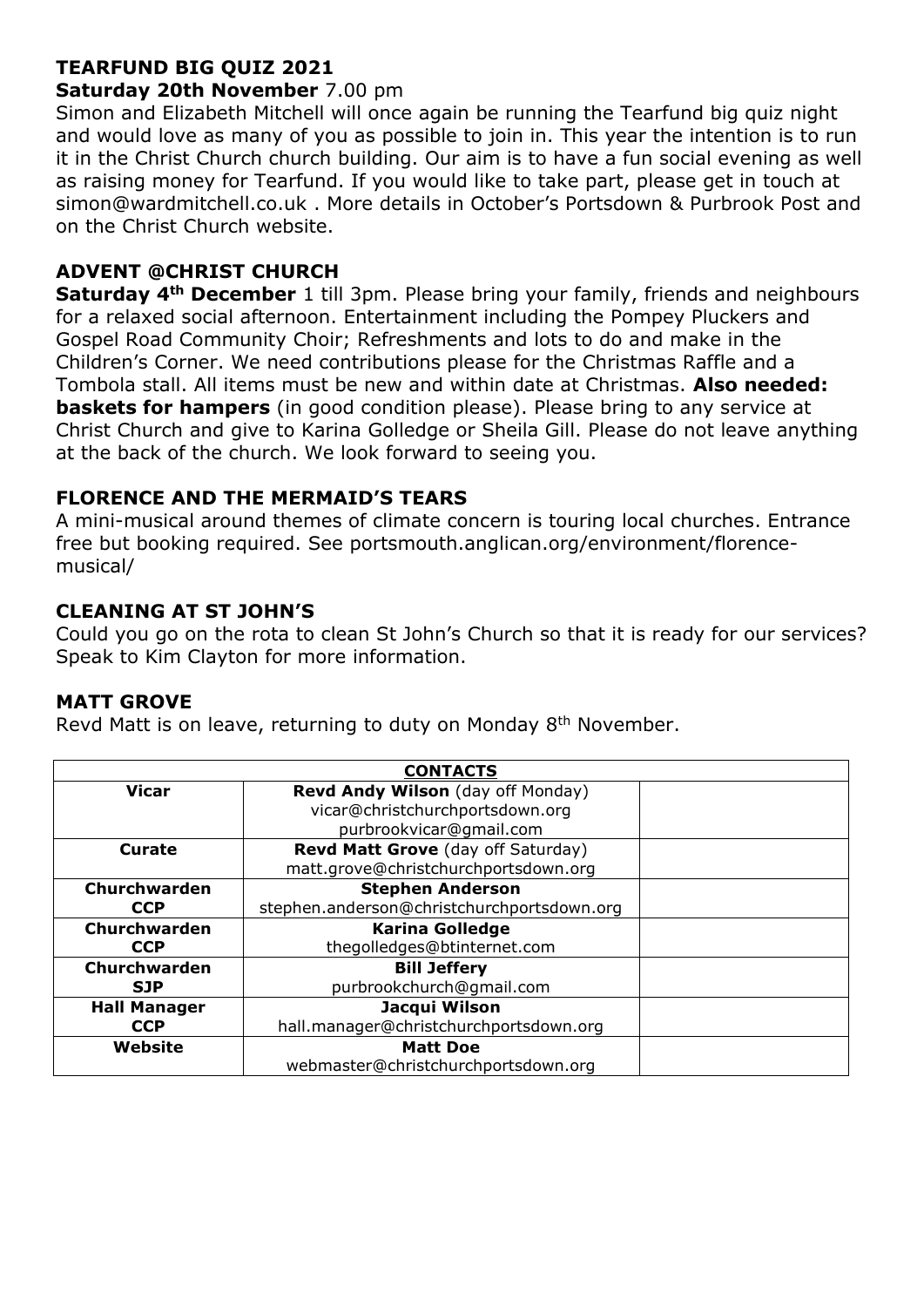# **Sunday 31 October 2021**

All Saints' Day

# **Collect**

God of holiness, your glory is proclaimed in every age: as we rejoice in the faith of your saints, inspire us to follow their example with boldness and joy; through Jesus Christ our Lord. Amen.

# **Isaiah 25.6–9**

<sup>6</sup> On this mountain the Lord of hosts will make for all peoples a feast of rich food, a feast of well-matured wines, of rich food filled with marrow, of well-matured wines strained clear.

- $<sup>7</sup>$  And he will destroy on this mountain</sup> the shroud that is cast over all peoples, the sheet that is spread over all nations; <sup>8</sup> he will swallow up death for ever.
- Then the Lord God will wipe away the tears from all faces, and the disgrace of his people he will take away from all the earth, for the Lord has spoken.

<sup>9</sup> It will be said on that day, Lo, this is our God; we have waited for him, so that he might save us. This is the Lord for whom we have waited; let us be glad and rejoice in his salvation.

## *This is the word of the Lord. Thanks be to God.*

# **Psalm 24.1–6**

- 1 The earth is the Lord's and all that fills it, the compass of the world and all who dwell therein.
- 2 For he has founded it upon the seas and set it firm upon the rivers of the deep.
- 3 'Who shall ascend the hill of the Lord, or who can rise up in his holy place?'
- 4 'Those who have clean hands and a pure heart, who have not lifted up their soul to an idol, nor sworn an oath to a lie;
- 5 'They shall receive a blessing from the Lord, a just reward from the God of their salvation.'
- 6 Such is the company of those who seek him, of those who seek your face, O God of Jacob.

# **Revelation 21.1–6a**

 $1$  Then I saw a new heaven and a new earth; for the first heaven and the first earth had passed away, and the sea was no more.  $2$  And I saw the holy city, the new Jerusalem, coming down out of heaven from God, prepared as a bride adorned for her husband.  $3$  And I heard a loud voice from the throne saying,